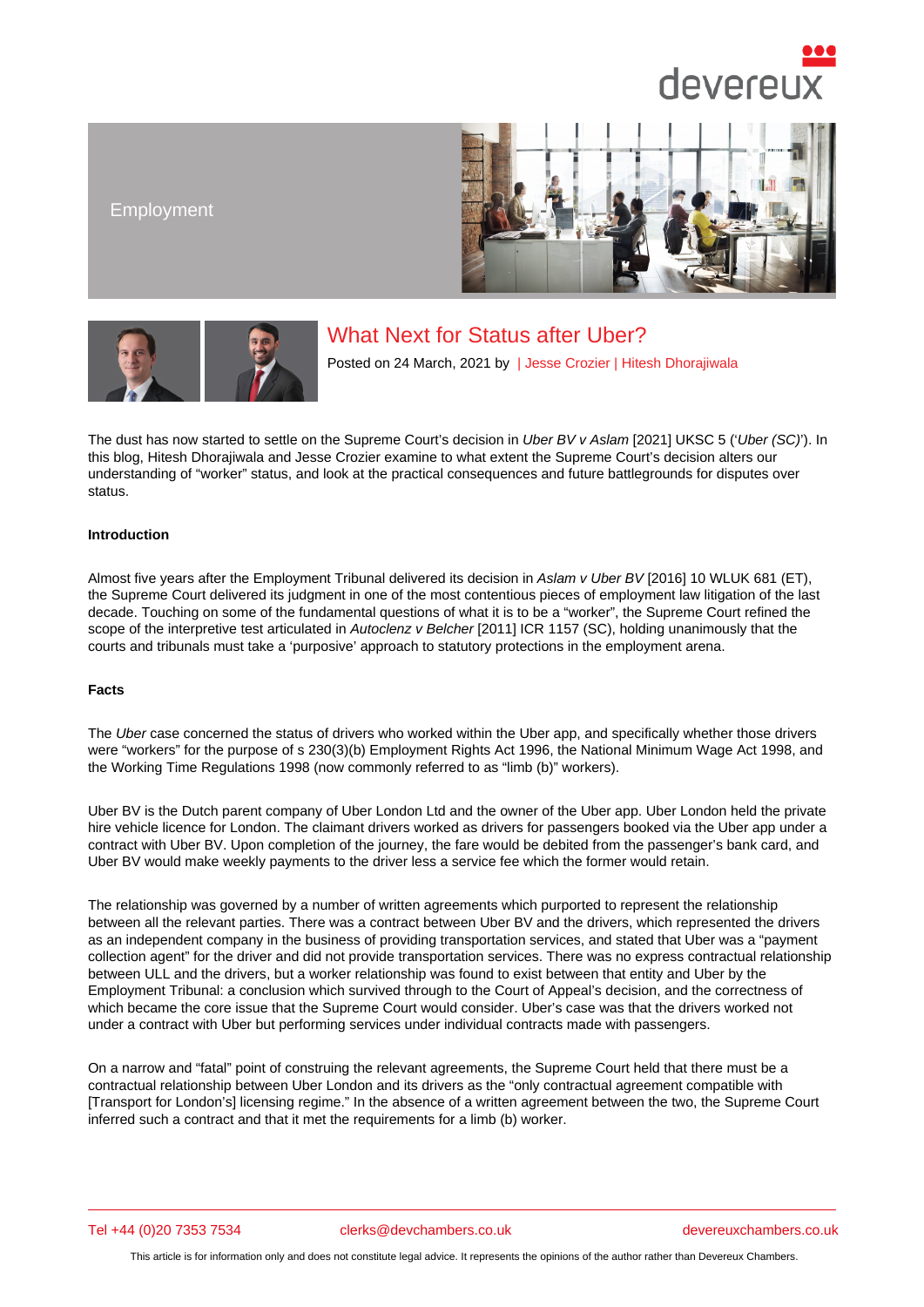The Supreme Court, however, went further by rejecting Uber's argument that the analytical starting point must be interpreting the terms of the written agreement(s) between the various parties. Instead, the Supreme Court grappled with the contentious question of how the Autoclenz interpretative test ought to be applied. That test, as set out by Lord Clarke in Autoclenz states that in the context of work relationships:

"35. … the relative bargaining power of the parties must be taken into account in deciding whether the terms of any written agreement in truth represent what was agreed and the true agreement will often have to be gleaned from all the circumstances of the case, of which the written agreement is only a part. This may be described as a purposive approach to the problem."

The proper application of this principle was subject to discussion at the Court of Appeal. The majority of the Court (Sir Terence Etherton MR and Bean LJ) held that when determining what the true nature of the relationship between a putative worker and employer is, "the court may disregard the terms of any documents generated by the employer which do not reflect the reality of what is occurring on the ground" (Uber BV v Aslam [2018] EWCA Civ 2748 , para 66). This was in contrast to the dissenting interpretation of Underhill LJ, who understood the Autoclenz doctrine to represent a narrower interpretative principle, which allows a court or tribunal to disregard the written agreement only where it is inconsistent with the true agreement, and not where performance is consistent with those written terms.

The Supreme Court has now definitively resolved this dispute. The proposition that the relevant rights were created by legislation and not contract was critical to understanding the Autoclenz doctrine: the "primary question was one of statutory interpretation, not contractual interpretation" (Uber (SC), para 69). This required a court or tribunal to adopt a "modern approach to statutory interpretation"; approving the statement of Ribeiro PJ in Collector of Stamp Revenue v Arrowtown Assets Ltd (2003) 6 ITLR 454:

"The ultimate question is whether the relevant statutory provisions, construed purposively, were intended to apply to the transaction, viewed realistically."

The general purpose of employment legislation was defined by Lord Leggatt as being (one imagines non-exhaustively) "to protect vulnerable workers from being paid too little for the work they do, required to work excessive hours or subjected to other forms of unfair treatment (such as being victimised for whistleblowing)" (Uber (SC), para 71). However, what was left unanswered by the Supreme Court was whether its vision of the purposive analysis for employment law was confined to the theoretical basis that it articulated at para 71. While Lord Leggatt spoke of this "general" purpose for employment law (viz. protecting workers), what shape that purpose takes in different regulatory contexts was left unanswered. For example, the purpose of worker protection may mean something different in the context of unfair dismissal from the context of collective bargaining rights. As such, Uber left open the question of what are the precise contours of the "purpose" in a purposive statutory analysis, and this will no doubt become the subject of significant future litigation.

In any event, against the backdrop of such a purpose or purposes, Lord Leggatt concluded that it would be inconsistent with the purpose of the relevant legislation to treat the written contractual terms of an agreement as the starting point for determining whether any work relationship is properly characterised as a "worker" relationship. Indeed, it was stated that the efficacy of legislative protections would be "seriously undermined if the putative employer could by the way in which the relationship is characterised in the written contract determine, even prima facie, whether or not the other party is to be classified as a worker" (Uber (SC), para 76, our emphasis).\* Moreover, in circumstances where any contractual terms purported to classify the parties' legal relationship or to exclude or limit statutory protections by preventing the contract from being interpreted as a contract of employment or other worker's contract are of no effect and must be disregarded (Uber (SC), para 85).

Although the implications of such an approach will no doubt be subject to significant future litigation, in Uber, the Supreme Court took an approach whereby they applied the words of the statute to the facts, but in doing so considered that "it is necessary both to view the facts realistically and to keep in mind the purpose of the statute", and to apply that statutory language by reference to concepts of subordination and dependence vis-à-vis the putative employer. (Uber (SC), para 87). The consequence of this approach was that the Supreme Court upheld the ET's decision that the drivers

### Tel +44 (0)20 7353 7534 clerks@devchambers.co.uk devereuxchambers.co.uk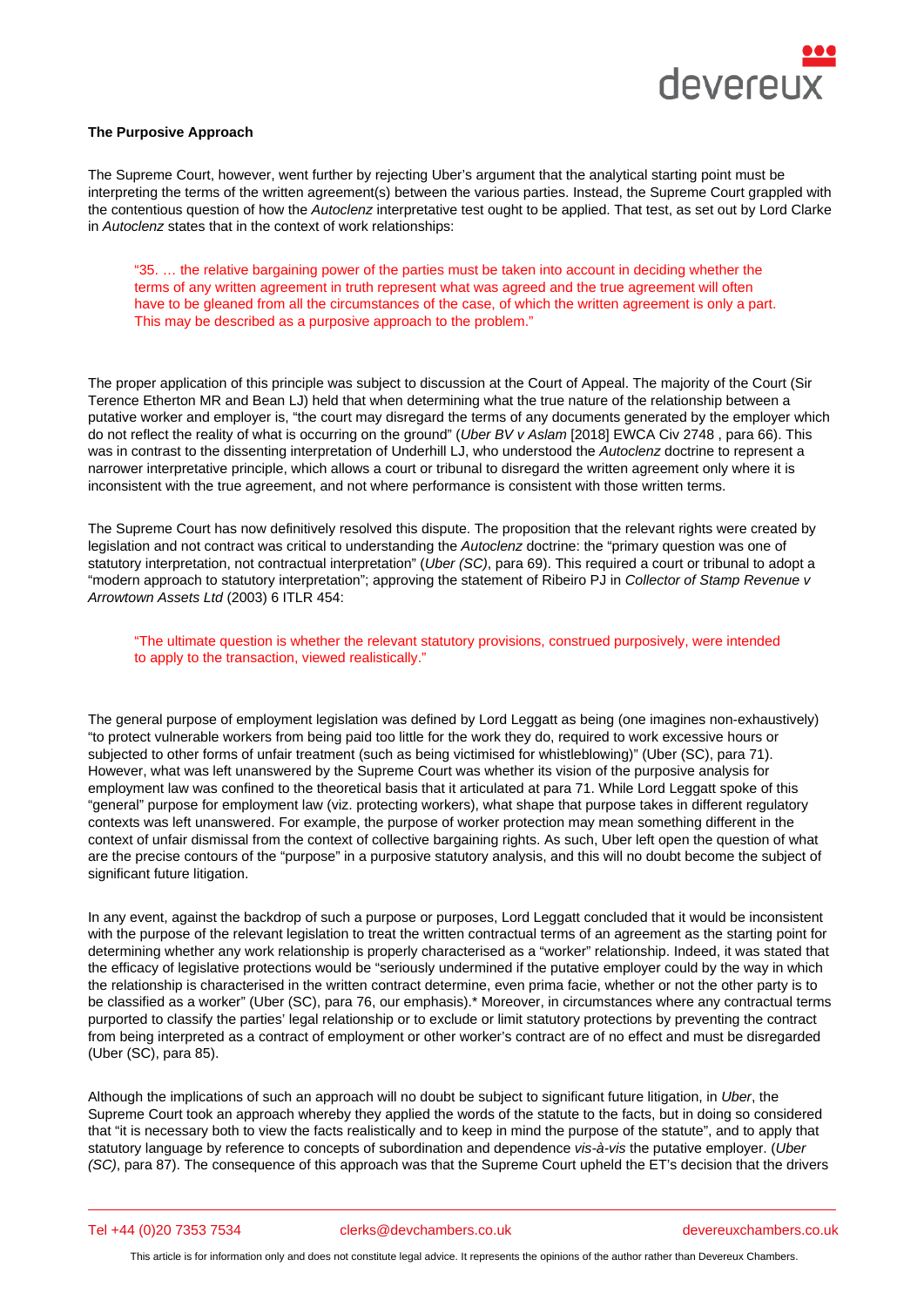were "workers", based upon the various forms of control and dependence that existed between the drivers and Uber London.

The Future Role of the Contract?

The issue remains: what place does the contract between putative worker and principal have following Uber? Notwithstanding the Supreme Court's clarion call to focus on the nature of the relationship viewed realistically, the statutory protections for limb (b) workers are nonetheless premised on some express or implied contractual relationship between the parties under which the worker will provide work personally. The Supreme Court neatly dodged the question Uber sought to raise, namely that there was no contractual relationship between Uber London and the driver, by finding as a matter of contract and agency one must be inferred.

Now that the Supreme Court has sharpened the tools available to employment lawyers in analysing the worker relationship, there remain two residual categories of personal contractors who may escape the pull of "limb (b)" status: those who are held to be in a profession or business on their own account (such as the dancer in Quashie v Stringfellow Restaurants Ltd [2013] IRLR 99 CA and the arbitrator in Hashwani v Jivraj [2011] UKSC 40) and those providing services in circumstances where there is no direct contractual relationship between putative principal and worker.

The latter category is neither niche nor one which the law is incapable of addressing. There are over a quarter of a million personal contractors providing services through personal service companies, and a whole industry of intermediary companies who provide "umbrella contracts" or agency terms for those providing services personally for a principal. The difficulty is that under such arrangements there is no direct, express contractual relationship between the putative worker and principal. The requirement for such a contractual nexus is not resolved by Uber.

How would the answer to Mr Aslam's case have differed if he had, as some Uber drivers do, have contracted via a personal service company? Pursuing his own company for holiday pay and a minimum wage would be a Pyrrhic victory and, on its face, the lack of a contractual relationship between the individual driver and Uber would be fatal to his worker status. How the courts resolve this question is likely to be the central battleground for worker status over the next decade.

One route, similar to the approach taken by the Supreme Court in Uber, is to hunt for some legal or factual basis to infer a direct contractual relationship between putative worker and principal. In Catamaran Cruisers v Williams [1994] IRLR 386, the EAT held that the creation of an intermediary company would not necessarily alter a relationship which had previously been one of employment. More recently, in Badara v Pulse Healthcare UKEAT/0303/16, it was held that the ET would be entitled to disregard the intermediary contract where it did not reflect the true agreement between the parties. Yet in other cases, such as James v Greenwich LBC [2008] ICR 545, CA the courts have declined to imply a direct contractual relationship unless it was necessary to do so. It remains unclear how the courts will wrestle with privity of contract and the corporate veil, and this route may be viewed as too piecemeal or too great a departure from ordinary principles of contract law.

Alternatively, many of the rights to which limb (b) serves as a gateway are derived from retained EU law. Although not tackled head-on by the CJEU, its judgments suggest that a contractual relationship may not be determinative to whether there is a relationship of subordination sufficient for EU-derived rights to apply. How the courts will address the statutory requirement for a "contract" under limb (b), particularly in a post-Brexit legal landscape, remains to be seen.

Longer term, there remain potential statutory solutions. The Equality Act 2010 already makes provision for discrimination claims by "contract workers" and the whistleblowing provisions of the Employment Rights Act 1996 deem those supplied by a third part to provide services to be workers. These provisions extend the scope of these rights, but will not apply to all potential workers providing services via a string of contracts. An alternative statutory solution is to be found in the tax field where the tax tribunals apply a hypothetical "deemed contract" to the relationship between a supplier and recipient of services (Usetech v HM Inspector of Taxes [2004] EWHC 2248 (Ch)). The tax tribunals construct a notional direct contractual relationship between the parties, taking into account the contractual terms, the parties' intention and the factual matrix, to test whether the relationship is that of an independent contractor.

Underhill LJ's dissenting judgment the Court of Appeal observed that the questions posed by the Uber case were "quintessential policy issues of a kind that Parliament is inherently better placed to assess than the Courts." Whether

Tel +44 (0)20 7353 7534 clerks@devchambers.co.uk devereuxchambers.co.uk